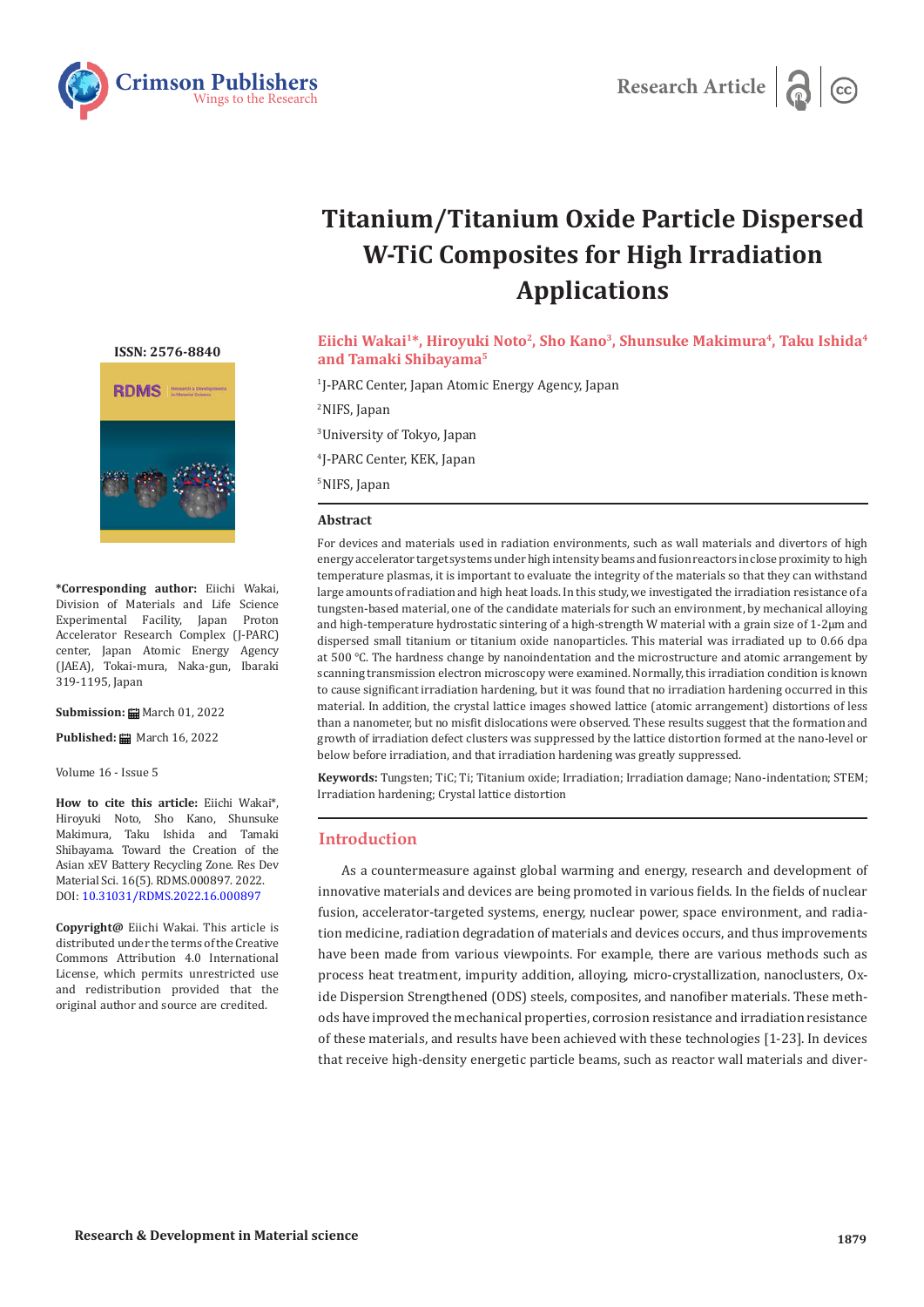tors in close proximity to high-temperature plasmas and under the highest intensity beams in high-energy accelerators, it is important to evaluate the safety and lifetime of materials and devices that can withstand high thermal loads and irradiation. For materials development, a recent new research approach has been reported in development of innovative materials and measurement systems used for radiation environment [24].

Tungsten (W) has a high density  $(19.3g/cm^3)$  and extremely high melting point (3420 °C), and it has high temperature strength and the lowest coefficient of thermal expansion among metals, so it is used in fields that require heat resistance. Tungsten is one of the main materials for high temperature applications such as cathode ray tubes and rocket motor nozzles because of its high temperature strength, creep resistance, thermal conductivity, electrical resistance, vapor pressure, and thermal conductivity [25,26]. Nano and/ or near-nano-sized carbide particles have been used to enhanced microstructural development and mechanical properties such as hardness and toughness [27,28]. Thus TiC has excellent properties of high hardness, good high temperature strength and good corrosion resistance. The main issues in production of Tungsten Heavy Alloys (THA) including high entropy alloying and the tungsten composites [18-20,25-33] are the high specific weight and melting point of the tungsten element, and nowadays, powder metallurgy plays one of great roles in production of these alloys and the composites.

In the field of nuclear fusion, tungsten material developments are being promoted as a part called divertor, which requires the highest heat resistance, and tungsten and the alloys and composites are also expected to be a material for the inner wall surface of the reactor wall, plasma facing materials, in contact with the plasma surface of nuclear fusion reactor [34,35], and the blistering and flaking under plasma operation will be occurred in the materials. The mechanisms are analyzed in [36-39]. In the field of high-energy accelerators that use radiation, it is used or planned as a target material for neutrons and muons, the other element particles, and research and development of materials with even higher heat resistance are underway in the world's big proton accelerator facilities such as MLF (Materials and Life Science Experimental Facility) and COMET (COherent Muon to Electron Transition) at J-PARC (Japan Proton Accelerator Research Complex) center, ESS(European Spallation Source) at Lund of Sweden, ISIS neutron and muon source at the Rutherford Appleton Laboratory of the Science and

Technology Facilities Council, Mu2e (Muon-to-Electron-Conversion Experiment) at Fermilab, CSNS(China Spallation Neutron Source) at the Institute of High Energy Physics, and SNS (Spallation Neutron Source) at ORNL [6,18,40].

Tungsten is known to become brittle by recrystallization when subjected to high heat loading. In case of the fusion reactor divertor, it is expected that surface temperature would achieve as high as 1000 °C or over 1000 °C. The recrystallization embrittlement, degrading the mechanical property, is considered to be a critical issue necessary to be resolved for the divertor components development. As a solution of the problem, we have developed an oxide dispersion strengthened tungsten (ODS-W) which can avoid embrittlement even after recrystallization. It is therefore important to evaluate the integrity of the materials so that they can withstand large amounts of radiation and high heat loads. In this study, we have investigated the irradiation resistance of a tungsten-based material, one of the candidate materials for such an environment, by mechanical alloying and high-temperature hydrostatic sintering of a high-strength W material with a grain size of 1-2μm and dispersed small titanium or titanium oxide nanoparticles.

## **Experimental Procedure**

The W-1.1wt% TiC composite was prepared using W (99.95wt% purity, particle size=1.0μm, 8100ppm oxygen (New metals and chemical co. ltd.)) and TiC (98.0wt% purity, particle size=1.8μm, <8000ppm oxygen (Japan new metals co. ltd.)). Mechanical alloying (MA) process was performed for 64hr in 360rpm using by WC ball with 3.0mm in a 250cc tungsten carbide pot with ball-powder ratio of 2:1. Since the WC pods and balls contain Co, there is a possibility that WC and Co will be mixed into the material from the wall and ball surface as the MA process progresses. After MA treatment, the specimen was formed by cold isostatic pressing and then was pre-sintered in hydrogen gas atmosphere at high temperature. The HIP treatment was carried out under the conditions of 1750 °C and 186MPa for 1.5hr. This was followed by annealing at about 1800 °C for about 1.5hrs in a vacuum  $(1\times10^{-3}$ Pa). The grain size of W-1.1wt% TiC treated with 3.0mm diameter WC balls (abbreviated as W-TiC composite) was about 1-2μm, and the titanium particles of about 100nm were formed in the matrix, while titanium oxide particles were formed at the grain boundaries and ranged in size from about 100 to 500 nm. The fabrication procedure of the W-TiC composites with titanium or titanium oxide dispersed particles is shortly summarized in Figure 1.



**Figure 1:** The fabrication procedure of the W-TiC composite with titanium or titanium oxide dispersed particles in this study.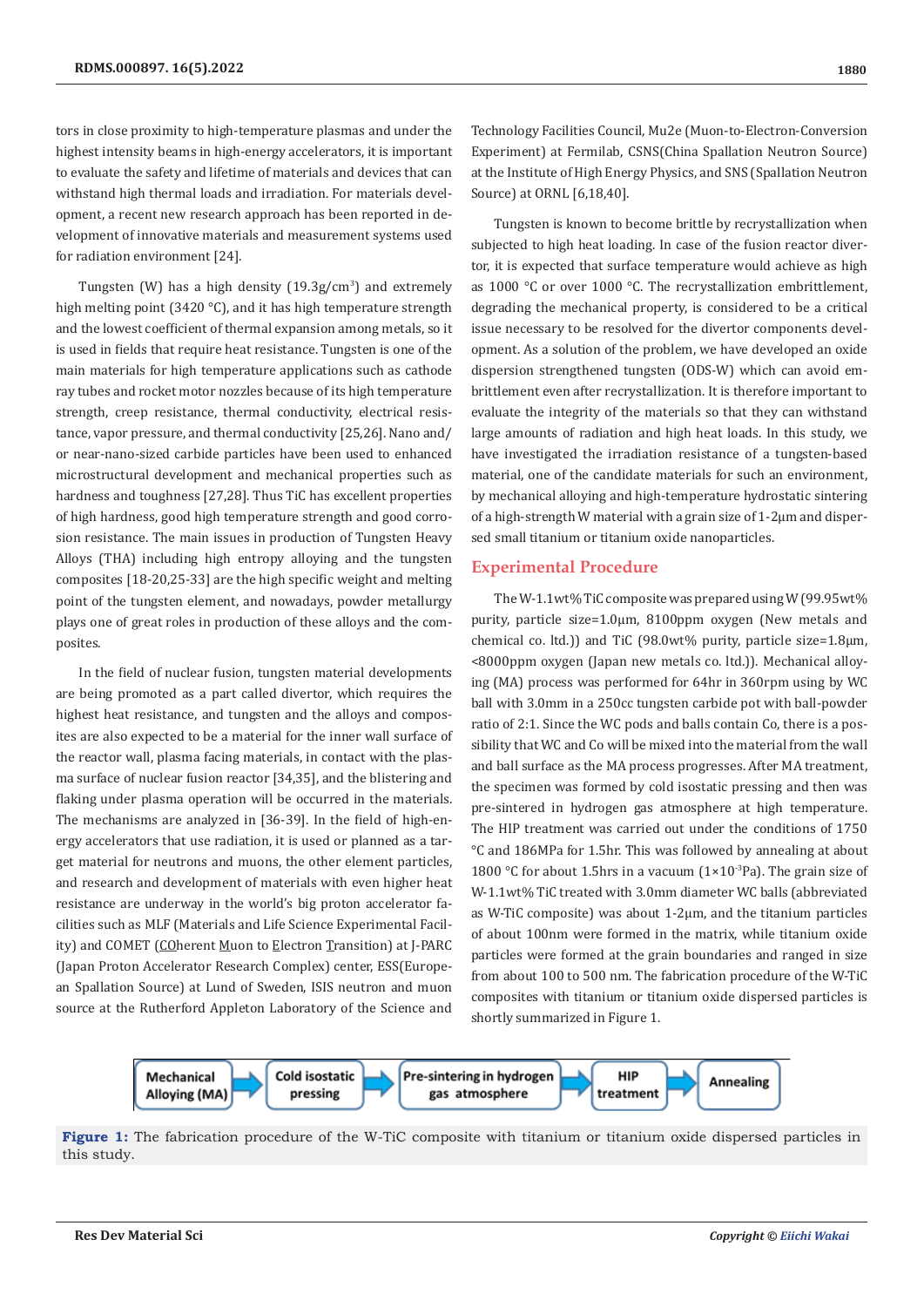The present W-TiC composite has dispersion-strengthened by the titanium oxide particles which are known to be stable relative to the TiC carbide particles at high temperature. The titanium oxide particles were formed because the TiC added initially reacted with impurity oxygen in tungsten matrix during the process. The hardness of W-TiC composite was 521.5±2.7 HV, respectively. The oxygen concentration in W-TiC composite was 5300ppm.

Since little work has been done on W-based titanium-based oxide dispersion strengthened (ODS), present study was performed to investigate the effect of a mechanical alloying (MA) ball diameter of 3mm on mechanical properties and microstructure after Hot Isostatic Pressing (HIP) treatment in more detail than previous studies [19,29,31]. In order to carefully investigate the effects of alloying and other elements added in the MA process, the changes in lattice parameters, matrix phase, and oxide composition and microstructure were studied in detail.



**Figure 2:** Displacement damage and dose rate as a function of depth in ion irradiation experiment.

For the evaluation of irradiation resistance, tungsten ion irradiation experiments were carried out at 500 °C to about 0.66dpa at the damage peak by 2.9MeV  $W^{2+}$  ions from the Tandetron accelerator at the High Fluence Irradiation Facility, the University of Tokyo (HIT). The displacement damage in W was calculated by SRIM code, the Stopping and Range of Ions in Matter [41], and the displacement damage and dose rate are shown in Figure 2. Microstructural observation and element analysis were carried out at 200kV using a Transmission Electron Microscope/Scanning Transmission Electron Microscope (TEM/STEM), the JOEL JEM-2800 with X-ray Energy Dispersive Spectroscopy (EDS), and X-ray diffraction analysis was also performed in the facility of NIFS. The nano hardness measurement was carried out using a Shimadzu nano-indenter with a Berkovich type indenter. Nano-indentation was measured at about 90 points each in the irradiated and non-irradiated mask regions of the irradiated specimen, which were valid data. In this measurement, the indentation depth was controlled, and the indentation depth was set to 0.15μm.

# **Results and Discussion**

### **X-ray diffraction analysis**

Figure 3 shows the X-ray diffraction spectra of W-TiC composite. In the X-ray spectrum, the main W peak, (110), was visible, but a TiO $_2$  (200) peak was observed overlapping to the left of it. It was found that the main peak of W-TiC composite was also generated at a slightly lower angle than usual tungsten (110). The distances of (110) plane in W-TiC composite and pure W were 0.2258nm and 0.2238nm, respectively. The lattice constant of W-TiC composite in bcc crystal structure was evaluated to be a=0.3194nm from that of W in bcc crystal structure, a=0.3165nm. Weak peaks in the (100) plane of  $W_2C$  were also observed. At the sintering temperature of 1750 °C, it seems reasonable to assume that a small amount of  $W_2C$ is formed, since  $W_2C$  is first formed in the presence of carbon. In this analysis, we referred to the results of XRD analysis of W2C by Jonda [42] for evaluation.





**Microstructures of the specimens**



**Figure 4:** Image of (a) STEM and EDS mappings of (b) W, (c) Ti, (d) O, (e) C elements in W-TiC composite.

Titanium oxide was observed at grain boundaries, and titanium phases were observed within the grains, as reported in Noto's pre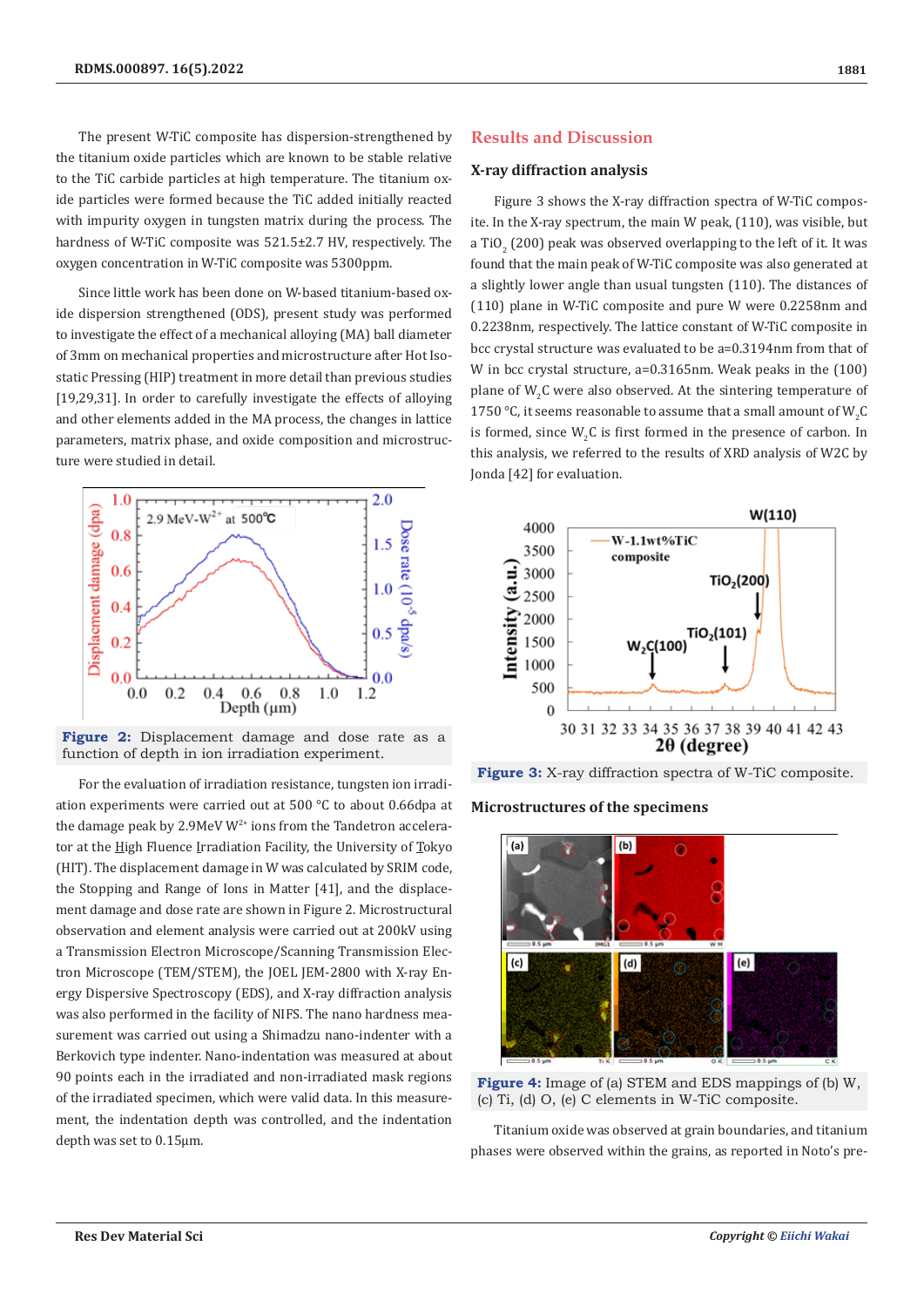vious TEM+EDS studies. Here present study showed the mapping of the EDS images of the elemental distributions of W, Ti, O, and C in W-TiC composite as shown in Figure 4 and confirmed the correlation for each element. The areas where titanium was detected in the titanium image in Figure 4(c) are circled; similar areas are circled in the STEM images and images of other elements so that the corresponding areas can also be identified. The distribution of Ti and that of O were confirmed to be correlated to some extent, but the distribution of Ti seems to be more extensive and intense than that of O. The correlation of C and W with the other elements was not obvious. Ti particle image was also observed in the crystal grains, and in areas where precipitates were not observed, the distribution of W, Ti, C and O was almost uniformly present.



**Figure 5:** EDS mapping of precipitate in W-TiC composite (non-irradiated area): (a) Bright-field image, (b) W, (c) C, (d) Ti, (e) O, and (f) Co.

Magnified images of the titanium oxide formed in the crystal grains by transmission electron microscopy with EDS are shown in Figure 5. From the results of EDS analysis of the elements in the matrix and precipitates, elements such as Ti were detected in the matrix, and the precipitates mainly consisted of Ti and O at about 1:2, with about 2 at% W and a small amount of Co. In Figure 6, the other precipitate is shown, and bright-field image (a) and (c), diffraction pattern (b) and (e), and dark-filed image (d) are given. The diffraction pattern of the precipitates shows that several types of precipitates are formed. The types are classified by color with respect to the speckles of those precipitates. As seen in Figure 6(d), the detailed internal structure of the titanium oxides has microstructures with black lines, and the black area has carbon content of about 2.6 at%, but no Co was detected. In Figure 6(e), some extra spots were observed. In (d), chemical analysis in the area from 1 to 3 is given in Table 1. In this region, the Co concentration in the matrix is relatively higher than in other regions, supplementing the fact that the Co concentration in this matrix is not an average value. Since the concentrations of each element in area 1 and 3 were almost identical, it is considered that the material is  $\mathrm{TiO}_2$  with the same composition, although the structure may be different. All the area from 1 to 3 seem to be contaminated with tungsten. In area 2,

carbon, which was not measured in area 1 and 3, was measured, suggesting that tungsten carbide or titanium carbide is mixed with titanium dioxide and is stable.



**Figure 6:** (a) Bright-field image, (b) diffraction pattern, (c) dark-filed image-1, (d) dark-filed image-2, (e) a magnified diffraction pattern of (c) in W-TiC composite. In the darkfield image-1, two extra spots are selected. In the darkfield image-2, one extra spot which corresponds to  $TiO<sub>2</sub>$ is selected.

|           | <b>Table 1:</b> Chemical analysis of matrix and precipitate in |  |  |  |  |  |
|-----------|----------------------------------------------------------------|--|--|--|--|--|
|           | W-TiC composite (non-irradiated area) measured by EDS          |  |  |  |  |  |
| $(at\%).$ |                                                                |  |  |  |  |  |

| <b>Position</b>      | W     | Ti    | O     | C    | C <sub>0</sub> |
|----------------------|-------|-------|-------|------|----------------|
| Matrix               | 91.78 | 1.12  | 2.93  | 0.00 | 4.17           |
| Precipitate - area-1 | 2.22  | 31.73 | 65.60 | 0.00 | 0.44           |
| Precipitate -area-2  | 2.28  | 30.38 | 64.77 | 2.56 | 0.00           |
| Precipitate -area-3  | 2.12  | 32.42 | 65.04 | 0.00 | 0.41           |

From the results obtained data (Figures 3-5), it is thought that the increase in the lattice parameter was attributed to the incorporation of elements such as Ti into W during MA, and the alloying process was partially advanced.

# **Nano indentation and high resolution TEM observation for irradiated specimen**

The nano hardness of W-TiC composite was 6.4±1.2GPa and 6.4±1.4GPa before and after irradiation, respectively, and no Irradiation hardening were observed.

Since it has been reported that W-based materials usually undergo irradiation hardening of about 2-3GPa even at this level of irradiation [20]. In order to investigate the cause of the irradiation hardening, the changes in the precipitation state and the disorder of the atomic arrangement in the matrix were investigated by transmission electron microscopy.

The image of the irradiation defect structure observed after ion irradiation is shown in Figure 7. No void formation could be observed. As observed by the weak-beam dark field method, interstitial dislocation loops are usually formed at this temperature, but seemed to be hardly formed in this material. Only a few black dots,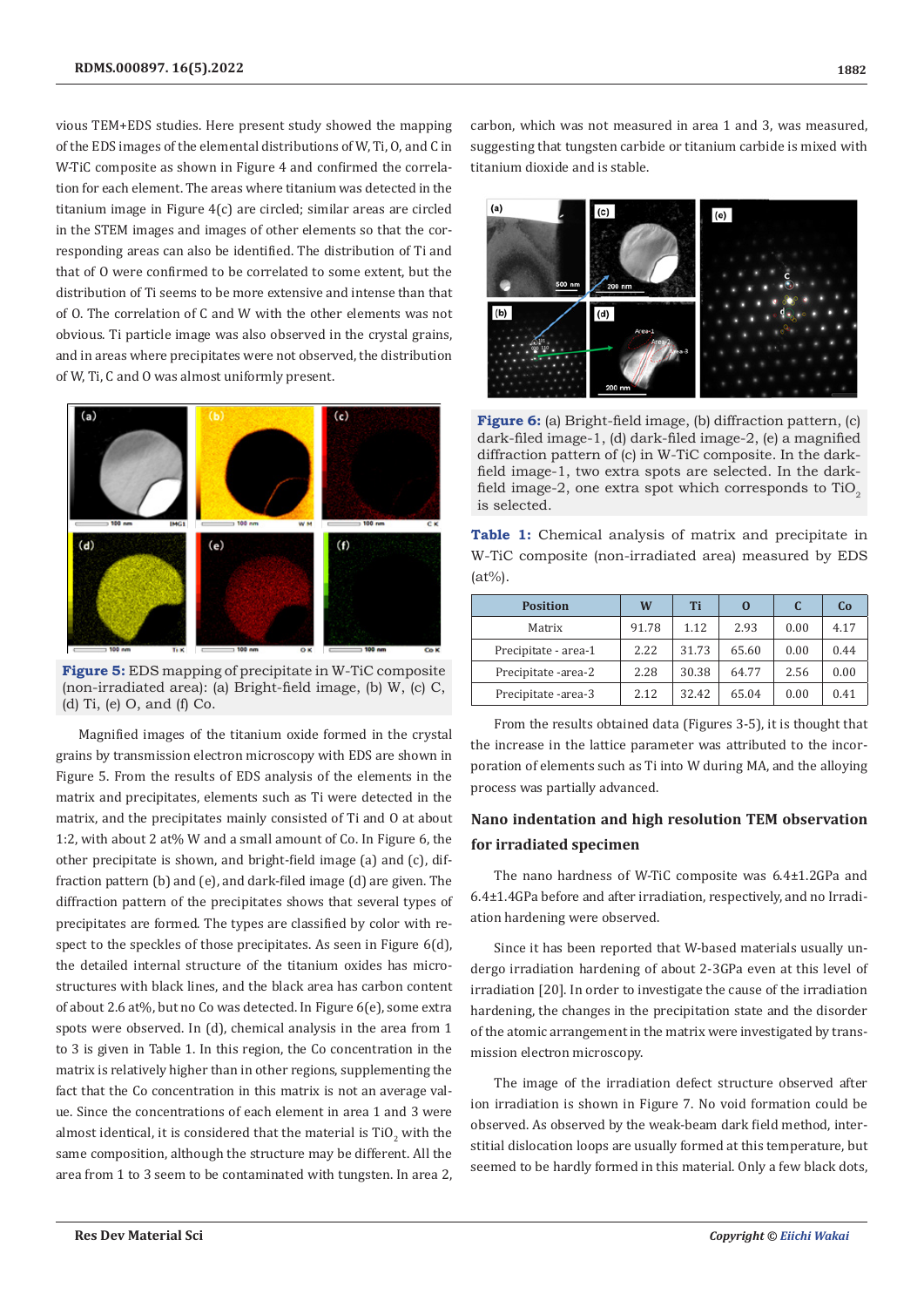which may have been formed by irradiation, were observed as seen in Figure 7(c). Therefore, this material is considered to have a high performance against irradiation.



**Figure 7:** (a) Bright-field image (just focus), (b) brightfield image (under focus), (C) weak-beam dark field image in the irradiated W-TiC composite at 500  $^{\circ}$ C to 0.66dpa.

Figure 8 is a high-resolution lattice image of W-TiC composite. In the W-TiC composite, although the formation of irradiation-induced precipitation in the base metal was not clearly observed in the diffraction spots, local atomic arrangement distortions occurred before irradiation in many regions and remained stable after irradiation, which was presumed to be a factor for the excellent irradiation resistance, it can be seen that the atomic arrangement is disordered. However, no misfit dislocation is observed. The spacing of the (110) plane in the atomic arrangement was confirmed to be consistent with the plane crunch of the same plane measured by XRD. The region where the atomic arrangement does not appear is presumed to be the region where nano-order precipitates exist in W. These precipitates, which are thought to exist in the matrix phase in nano-order, are presumed to be the effect of  $W_2C$ , which was also observed in XRD measurements, and titanium and carbon, which were measured in EDS measurements. In addition, the diffraction spots show spots outside the matrix phase, which are thought to be due to  $W_2C$  and other elements (titanium, oxygen, carbon, and cobalt) measured by XRD and EDS.



**Figure 8:** High resolution lattice image and the diffraction pattern of the irradiated W-TiC composite taken from [111] pole. The area circled by the red dotted line where distortions in the arrangement of atoms are visible.

Tungsten carbides (WCs) are promising candidates as nonprecious metal of hydrogen evolution reaction (HER) catalysts, owing to their stability in acidic solutions and the similarity in their electronic structures to that of Pt [43,44]. The crystalline phase of WC depends on the synthesis protocol used, and the most common phases are considered to be the most stable WC and the metastable  $W_2C$  and  $WC_{1-x}$  phases [45]. Jonda was focused on the High Velocity Oxy Fuel (HVOF) spraying with feedstock powders WC-Co-Cr, WC-Co and WC-Cr<sub>3</sub>C<sub>2</sub>-Ni [42]. Based on the results of the TEM analysis, the specimen coating contained an amorphous matrix and two types of precipitates: WC and  $W_2C$ . The specimen coating contained a matrix with an amorphous structure and precipitation of WC. Finally, analysis of the specimen coating showed a matrix with an amorphous structure and two types of precipitations: WC and  $\rm Cr_{3}C_{2}$ . The XRD studies showed that phase composition of cermet coatings consisted of hexagonal WC, hexagonal  $W_2C$  carbide, hexagonal cobalt and a cubic solid solution of tungsten in cobalt with composition  $Co_{0.9}W_{0.1}$ . Additionally, in the WC-Cr<sub>3</sub>C<sub>2</sub>-Ni coating,  $\rm Cr_{3}C_{2}$  and  $\rm Cr_{7}C_{3}$  carbides were identified. In present study system of W, C and Ti with the influence of high oxygen concentration, it will be important in the future to further control the microstructure, referring to the study and analysis of the control of powder in W-based alloys by Jonda et al. [42].

In any case, the new W-TiC composites fabricated in this study were found to have very high resistance to irradiation and are expected to be used in various devices used in severe radiation environments. It is important to proceed with further development, including further improvement and increase in production volume.

## **Conclusion**

In this study, the irradiation resistance of tungsten-based materials was evaluated by mechanical alloying and high-temperature hydrostatic sintering of small titanium or titanium oxide nanoparticles dispersed in high-strength W material (W-TiC composite with small titanium or titanium oxide nanoparticles) with a grain size of 1-2μm. The material was irradiated at 500 °C up to 0.66dpa. Hardness changes by nanoindentation and microstructure and atomic arrangement observations by scanning transmission electron microscopy showed that no irradiation hardening occurred in this material, although it is known that significant irradiation hardening usually occurs under these irradiation conditions. In the crystal lattice images, lattice (atomic arrangement) distortions of less than one nanometer were observed, but no misfit dislocations were observed. Present result suggests that the formation of lattice distortions below the nanometer level prior to irradiation suppressed the formation and growth of irradiation defect clusters and significantly reduced irradiation hardening. Since this type of material was found to have attractive properties, we plan to further improve the material by conducting further irradiation resistance tests, thermal load tests, various strength tests, and microstructure observations.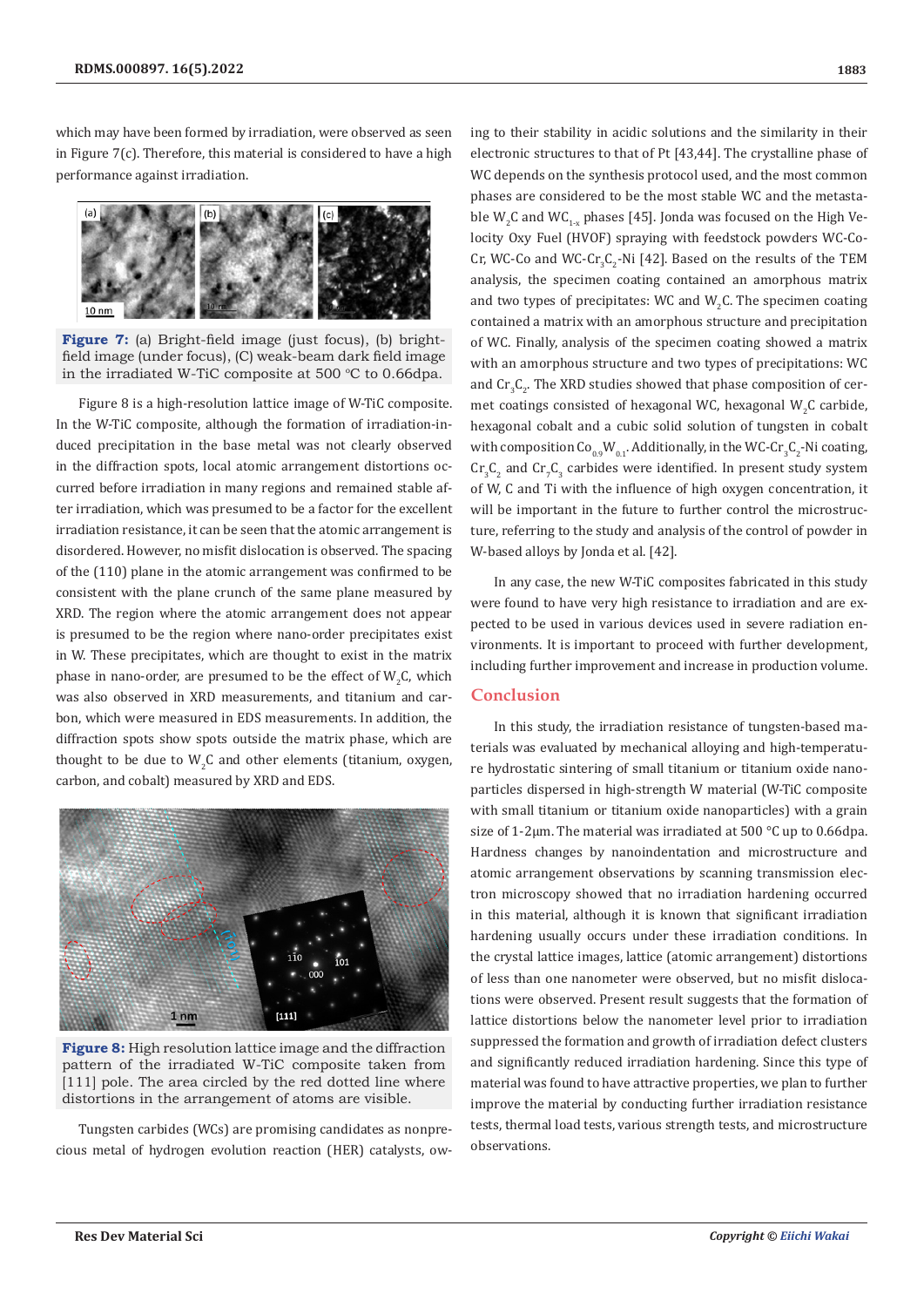## **Acknowledgement**

This study was supported by Kakenhi (21H04480 and 21H04668), collaborative research program of National Institute for Fusion Science, and the Japan-U.S. Science and Technology Cooperation Program (High Energy Physics).

## **Conflict of Interest**

The authors declare no conflict of interest.

#### **References**

- 1. [Ozturk F, Bas O, Ates E \(2021\) Thermoplastic composite materials for](https://crimsonpublishers.com/rdms/pdf/RDMS.000872.pdf)  [the aerospace industry. Research & Development in Material Science 15:](https://crimsonpublishers.com/rdms/pdf/RDMS.000872.pdf)  [1745-1748.](https://crimsonpublishers.com/rdms/pdf/RDMS.000872.pdf)
- 2. [Silva PM, Serna MM, Galego E and Faria Jr RN\(2021\) The influence of](https://crimsonpublishers.com/rdms/pdf/RDMS.000859.pdf)  [the nanostructures on the dye adsorption in dye sensitized solar cell.](https://crimsonpublishers.com/rdms/pdf/RDMS.000859.pdf)  [Research & Development in Material science 15\(2\): 000859.](https://crimsonpublishers.com/rdms/pdf/RDMS.000859.pdf)
- 3. [Wakai E, Taguchi T, Yamamoto T, Tomita H, Takada F, et al. \(2005\) Effects](https://inis.iaea.org/search/search.aspx?orig_q=RN:36064019)  [of helium production and heat treatment on neutron irradiation harden](https://inis.iaea.org/search/search.aspx?orig_q=RN:36064019)[ing of F82H steels irradiated with neutrons. Materials Transactions JIM](https://inis.iaea.org/search/search.aspx?orig_q=RN:36064019)  [46\(3\): 481-486.](https://inis.iaea.org/search/search.aspx?orig_q=RN:36064019)
- 4. [Ishida T, Wakai E, Makimura S, Hurh PG, Ammigan K, et al. \(2020\) Radi](https://arxiv.org/abs/1911.10198)[ation damage studies on titanium alloys as high intensity proton accel](https://arxiv.org/abs/1911.10198)[erator beam window materials. JPS Conference Proceedings 28: 041001.](https://arxiv.org/abs/1911.10198)
- 5. [Ishida T, Wakai E, Hagiwara M, Makimura S, Tada M, et al. \(2018\) Study](https://www.sciencedirect.com/science/article/pii/S2352179117300935)  [of the radiation damage effect on Titanium metastable beta alloy by high](https://www.sciencedirect.com/science/article/pii/S2352179117300935)  [intensity proton beam. Nuclear Materials and Energy 15: 169-174.](https://www.sciencedirect.com/science/article/pii/S2352179117300935)
- 6. [Sato K, Wakai E, Makimura S, Saito S, Ishida T, et al. \(2020\) Introduction](https://journals.jps.jp/doi/abs/10.7566/JPSCP.28.021001)  [of this conference. Proceedings of 14](https://journals.jps.jp/doi/abs/10.7566/JPSCP.28.021001)<sup>th</sup> International Workshop Spall[ation Materials Technology. JPS conference proceedings 28: 021001.](https://journals.jps.jp/doi/abs/10.7566/JPSCP.28.021001)
- 7. [Wakai E, Hishinuma A, Usami K, Kato Y, Takaki S, et al. \(2000\) Damage](https://www.jstage.jst.go.jp/article/matertrans1989/41/9/41_9_1180/_article)  [structures and mechanical properties of high-purity Fe-9Cr alloys irradi](https://www.jstage.jst.go.jp/article/matertrans1989/41/9/41_9_1180/_article)[ated by neutrons. Materials Transactions JIM 41 \(9\): 1180-1183.](https://www.jstage.jst.go.jp/article/matertrans1989/41/9/41_9_1180/_article)
- 8. Wakai E, Ando M, Okubo N, (2015) Effects of heat treatments and addition of minor elements of boron and nitrogen on mechanical properties and microstructures of reduced-activation ferritic/martensitic steel. Journal of Plasma and Fusion Research Series 11: 104-112.
- 9. [Okubo N, Wakai E, Matsukawa S, Sawai T, Kitazawa S, et al. \(2007\) Effects](https://ui.adsabs.harvard.edu/abs/2007JNuM..367..107O/abstract)  [of heat treatment and irradiation on mechanical properties in F82H](https://ui.adsabs.harvard.edu/abs/2007JNuM..367..107O/abstract)  [steel doped with boron and nitrogen. Journal of Nuclear Materials 367-](https://ui.adsabs.harvard.edu/abs/2007JNuM..367..107O/abstract) [370: 107-111.](https://ui.adsabs.harvard.edu/abs/2007JNuM..367..107O/abstract)
- 10. [Chauhan A, Litvinov D, Carlan, Y, Aktaa J \(2016\) Study of the deformation](https://www.sciencedirect.com/science/article/abs/pii/S0921509316301071)  [and damage mechanisms of a 9Cr-ODS steel: Microstructure evolution](https://www.sciencedirect.com/science/article/abs/pii/S0921509316301071)  [and fracture characteristics. Materials Science and Engineering: A 658:](https://www.sciencedirect.com/science/article/abs/pii/S0921509316301071)  [123-134.](https://www.sciencedirect.com/science/article/abs/pii/S0921509316301071)
- 11. [Laurent-Brocq M, Legendre FL, Mathon MH, Mascaro A, Poissonnet S, et](https://www.sciencedirect.com/science/article/abs/pii/S1359645412006477)  [al. \(2012\) Influence of ball-milling and annealing conditions on nano](https://www.sciencedirect.com/science/article/abs/pii/S1359645412006477)[cluster characteristics in oxide dispersion strengthened steels. Acta Ma](https://www.sciencedirect.com/science/article/abs/pii/S1359645412006477)[terialia 60\(20\): 7150-7159.](https://www.sciencedirect.com/science/article/abs/pii/S1359645412006477)
- 12. [Klueh RL, Shingledecker JP, Swindeman RW, Hoelzer, DT \(2005\) Oxide](https://ui.adsabs.harvard.edu/abs/2005JNuM..341..103K/abstract)  [dispersion-strengthened steels: A comparison of some commercial and](https://ui.adsabs.harvard.edu/abs/2005JNuM..341..103K/abstract)  [experimental alloys. Journal of Nuclear Materials 341\(2-3\): 103-114.](https://ui.adsabs.harvard.edu/abs/2005JNuM..341..103K/abstract)
- 13. [Zinkle SJ, Busby JT \(2009\) Structural materials for fission & fusion ener](https://www.sciencedirect.com/science/article/pii/S1369702109702949)[gy. Materials today 12\(11\): 12-19.](https://www.sciencedirect.com/science/article/pii/S1369702109702949)
- 14. [Moriyama T, Yoshimi K, Zhao M, Masnou T, Yokoyama T, et al. \(2017\)](https://www.sciencedirect.com/science/article/abs/pii/S0966979516303934)  [Room-temperature fracture toughness of MoSiBTiC alloys. Intermetal](https://www.sciencedirect.com/science/article/abs/pii/S0966979516303934)lics 84: 92-102
- 15. [Taguchi T, Igawa N, Miwa S, Wakai E, Jitsukawa S, et al. \(2004\) Synergistic](https://www.infona.pl/resource/bwmeta1.element.elsevier-0e615484-3823-3ceb-9223-db6fdf5ebdd9) [effects of implanted helium and hydrogen and the effect of irradiation](https://www.infona.pl/resource/bwmeta1.element.elsevier-0e615484-3823-3ceb-9223-db6fdf5ebdd9) [temperature on the microstructure of SiC/SiC composites. Journal of Nu](https://www.infona.pl/resource/bwmeta1.element.elsevier-0e615484-3823-3ceb-9223-db6fdf5ebdd9)[clear Materials 335\(3\): 508-514.](https://www.infona.pl/resource/bwmeta1.element.elsevier-0e615484-3823-3ceb-9223-db6fdf5ebdd9)
- 16. [Snead LL, Nozawa T, Katoh Y, Byun TS, Kondo S, et al. \(2007\) Handbook](https://www.sciencedirect.com/science/article/abs/pii/S0022311507007623) [of SiC properties for fuel performance modeling. Journal of Nuclear Ma](https://www.sciencedirect.com/science/article/abs/pii/S0022311507007623)[terials 371 \(1-3\): 329-377.](https://www.sciencedirect.com/science/article/abs/pii/S0022311507007623)
- 17. [El-Atwani O, Nathaniel JE, Leff AC, Hattar K, Taheri ML \(2017\) Direct](https://www.nature.com/articles/s41598-017-01744-x) [observation of sink-dependent defect evolution in nanocrystalline ion](https://www.nature.com/articles/s41598-017-01744-x) [under irradiation. Scientific Reports 7: 1836.](https://www.nature.com/articles/s41598-017-01744-x)
- 18. [Makimura S, Kurishita H, Niikura K, Jung H, Onoi M, et al. \(2020\) Tung](https://journals.jps.jp/doi/abs/10.7566/JPSCP.28.031002)[sten alloy development as advanced target material for high-power pro](https://journals.jps.jp/doi/abs/10.7566/JPSCP.28.031002)[ton accelerator. JPS Conference Proceedings 28: 031002.](https://journals.jps.jp/doi/abs/10.7566/JPSCP.28.031002)
- 19. [Noto H, Hishinuma Y, Muroga T, Benoki H \(2020\) Microstructure and](https://www.sciencedirect.com/science/article/pii/S2590048X20300583) [mechanical properties of dispersion strengthened tungsten by HIP treat](https://www.sciencedirect.com/science/article/pii/S2590048X20300583)[ment followed by thermal annealing. Results in Materials 7: 100116.](https://www.sciencedirect.com/science/article/pii/S2590048X20300583)
- 20. [Nogami S, Hasegawa A, Fukada M, Rieth M, Reiser J, et al. \(2021\) Mechni](https://www.sciencedirect.com/science/article/abs/pii/S0022311520311144)[cal properties of tungsten: Recent research on modified tungsten mate](https://www.sciencedirect.com/science/article/abs/pii/S0022311520311144)[rials in Japan. Journal of Nuclear Materials 543: 152506.](https://www.sciencedirect.com/science/article/abs/pii/S0022311520311144)
- 21. [Teru T, Wakeda M, Suzudo T, Itakura M, Ogata S \(2020\) Anomalous solu](https://aip.scitation.org/doi/abs/10.1063/1.5131279)[tion softening by unique energy balance mediated by kink mechanism in](https://aip.scitation.org/doi/abs/10.1063/1.5131279) [tungsten-rhenium alloys. Journal of Applied Physics 127: 025101.](https://aip.scitation.org/doi/abs/10.1063/1.5131279)
- 22. [Cui S, Cui C, Xie J, Liu S, Shi J \(2018\) Carbon fibers coated with graphene](https://www.nature.com/articles/s41598-018-20799-y) [reinforced TiAl alloy composite with high strength and toughness. Sci](https://www.nature.com/articles/s41598-018-20799-y)[entific Reports 8: 2364.](https://www.nature.com/articles/s41598-018-20799-y)
- 23. [Viswanathan R \(2004\) Materials technology for coal fired power plants.](https://www.osti.gov/etdeweb/biblio/20539663) [Advanced Materials and Processes 162\(8\): 73-76.](https://www.osti.gov/etdeweb/biblio/20539663)
- 24. [Wakai E, Iwamoto Y, Shibayama T, Sato K, Toyota, et al. \(2022\) Develop](https://crimsonpublishers.com/rdms/pdf/RDMS.000894.pdf)[ment of innovative materials and measurement systems used for radia](https://crimsonpublishers.com/rdms/pdf/RDMS.000894.pdf)[tion environment. Research & Development in Material Science 16\(4\):](https://crimsonpublishers.com/rdms/pdf/RDMS.000894.pdf) [1859-1867.](https://crimsonpublishers.com/rdms/pdf/RDMS.000894.pdf)
- 25. [Reiser J, Rieth M, Dafferner B, Hoffmann A \(2012\) Tungsten foil laminate](https://inis.iaea.org/search/search.aspx?orig_q=RN:43086035) [for structural divertor applications-basics and outlook. Journal of Nucle](https://inis.iaea.org/search/search.aspx?orig_q=RN:43086035)[ar Materials 423\(1-3\): 1-8.](https://inis.iaea.org/search/search.aspx?orig_q=RN:43086035)
- 26. Greger M, Čížek L, Widomská M (2004) Structure and mechanical properties of formed tungsten based materials. Journal of Materials Processing Technology 157: 683-687.
- 27. [Myalska H, Dybowski B, Moskal G \(2017\) W-Co coatings and sinters](http://www.astrj.com/WC-Co-COATINGS-AND-SINTERS-MODIFIED-WITH-NANO-SIZED-TiC-MICROSTRUCTURE-QUANTITATIVE-EVALUATION,67679,0,2.html) [modified with nano-sized tic microstructure - quantitative evaluation.](http://www.astrj.com/WC-Co-COATINGS-AND-SINTERS-MODIFIED-WITH-NANO-SIZED-TiC-MICROSTRUCTURE-QUANTITATIVE-EVALUATION,67679,0,2.html) [Advances in Science and Technology Research Journal 11\(1\): 220-231.](http://www.astrj.com/WC-Co-COATINGS-AND-SINTERS-MODIFIED-WITH-NANO-SIZED-TiC-MICROSTRUCTURE-QUANTITATIVE-EVALUATION,67679,0,2.html)
- 28. [Kacmaz D, Kalkavan F, Yazaici S, Demirural A, Baykara T \(2019\) Process](https://crimsonpublishers.com/rdms/pdf/RDMS.000714.pdf)[ing, sintering and performance of WC-Co-Near-Nano TiC metal matrix](https://crimsonpublishers.com/rdms/pdf/RDMS.000714.pdf) [composites. Research & Development in Material Science 9: 1012-1018.](https://crimsonpublishers.com/rdms/pdf/RDMS.000714.pdf)
- 29. [Noto H, Hishinuma Y, Muroga T, Tanaka T \(2021\) Thermal change of](https://iopscience.iop.org/article/10.1088/1741-4326/ac233d) [microstructure and mechanical properties of dispersion strengthened](https://iopscience.iop.org/article/10.1088/1741-4326/ac233d) [tungsten. Nuclear Fusion 61: 116001.](https://iopscience.iop.org/article/10.1088/1741-4326/ac233d)
- 30. [Kurishita H, Arakawa H, Matsuo S, Sakamoto T, Kobayashi S, et al. \(2013\)](https://www.jstage.jst.go.jp/article/matertrans/54/4/54_MG201209/_article) [Development of nanostructured tungsten-based materials resistant to](https://www.jstage.jst.go.jp/article/matertrans/54/4/54_MG201209/_article) [recrystallization and/or radiation induced embrittlement mater. Trans](https://www.jstage.jst.go.jp/article/matertrans/54/4/54_MG201209/_article) [54: 456-465.](https://www.jstage.jst.go.jp/article/matertrans/54/4/54_MG201209/_article)
- 31. [Noto H, Hishinuma Y, Muroga T, Benoni H \(2020\) Formation mechanism](https://www.jstage.jst.go.jp/article/pfr/15/0/15_1205021/_article) [of nano-strengthening particles in dispersion strengthened W-Ti alloys.](https://www.jstage.jst.go.jp/article/pfr/15/0/15_1205021/_article) [Plasma and Fusion Research 15: 1205021.](https://www.jstage.jst.go.jp/article/pfr/15/0/15_1205021/_article)
- 32. [El-Atwani O, Li N, Li M, Devaraj A, Baldwin JKS, et al. \(2019\) Outstanding](https://www.science.org/doi/10.1126/sciadv.aav2002) [radiation resistance of tungsten-based high-entropy alloys. Science Ad](https://www.science.org/doi/10.1126/sciadv.aav2002)[vances 5: eaav2002.](https://www.science.org/doi/10.1126/sciadv.aav2002)
- 33. [Lu ZP, Wang H, Chen MW, Baker I, Yeh JW, et al. \(2015\) An assessment](https://www.sciencedirect.com/science/article/abs/pii/S0966979515300248) [on the future development of high-entropy alloys: Summary from a](https://www.sciencedirect.com/science/article/abs/pii/S0966979515300248)